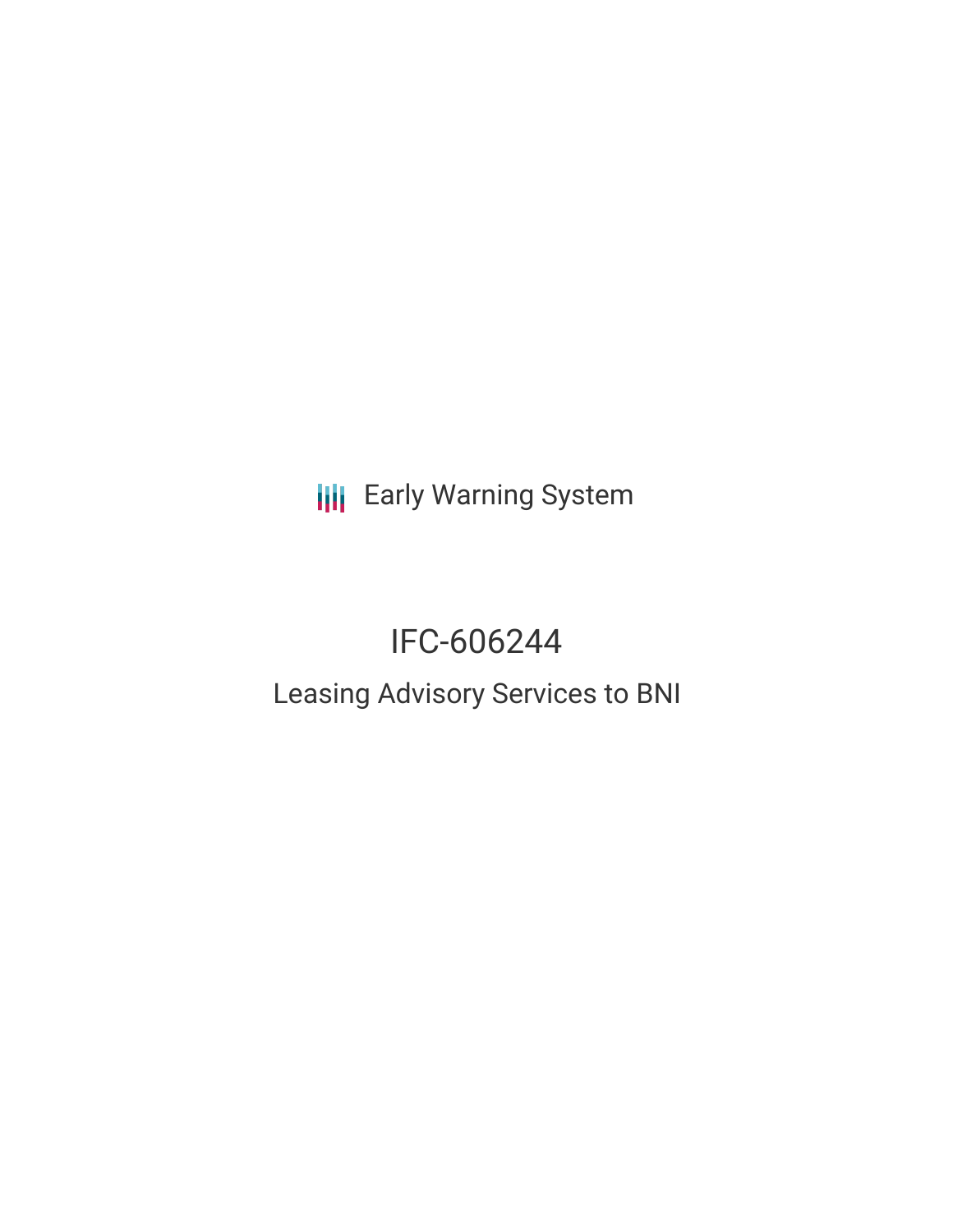#### **Quick Facts**

| <b>Countries</b>               | <b>Ivory Coast</b>                                    |
|--------------------------------|-------------------------------------------------------|
| <b>Financial Institutions</b>  | International Finance Corporation (IFC)               |
| <b>Status</b>                  | Active                                                |
| <b>Bank Risk Rating</b>        |                                                       |
| <b>Borrower</b>                | Côte d'Ivoire Banque Nationale d'Investissement (BNI) |
| <b>Sectors</b>                 | Finance                                               |
| <b>Investment Type(s)</b>      | <b>Advisory Services</b>                              |
| <b>Investment Amount (USD)</b> | $$0.24$ million                                       |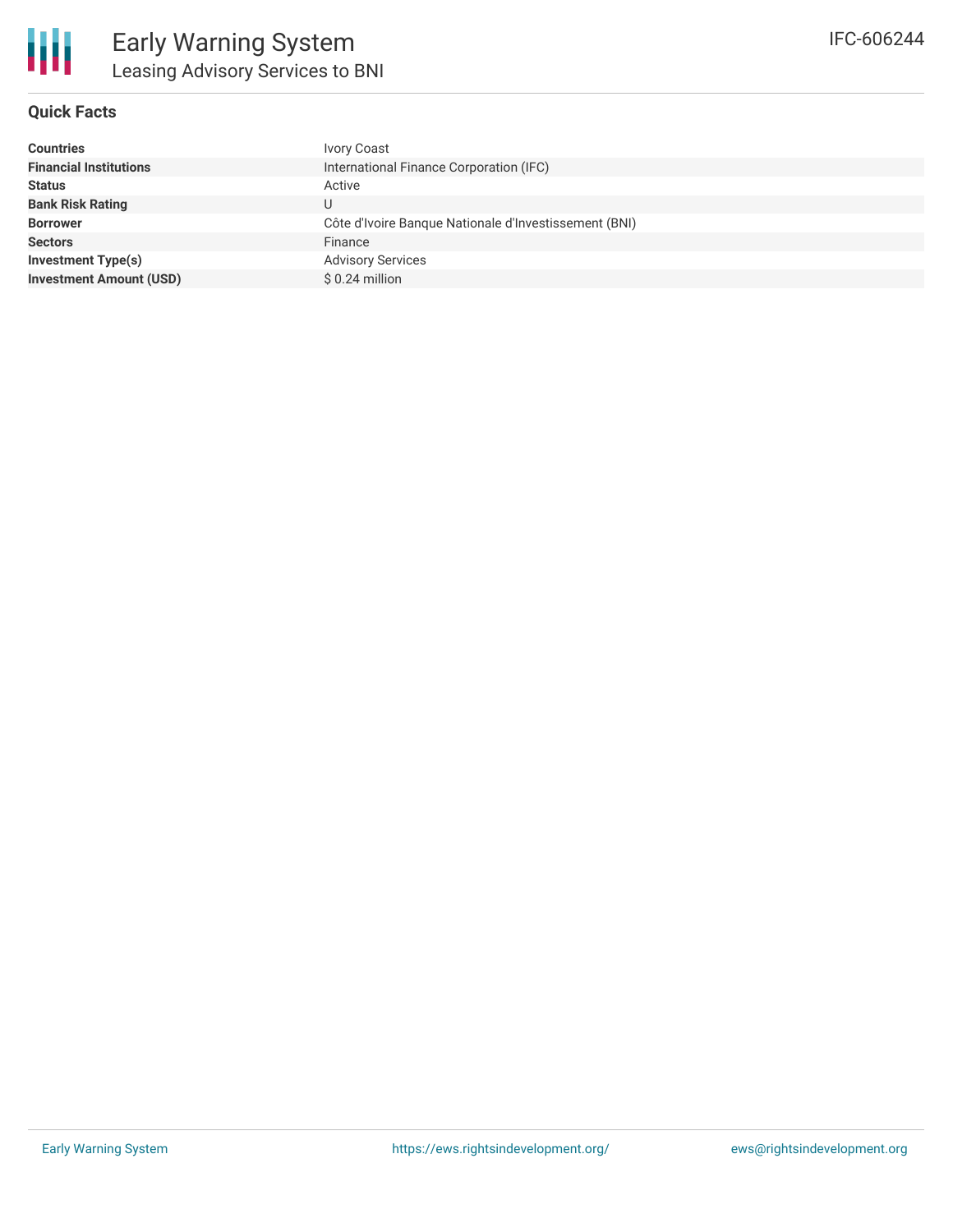

#### **Project Description**

According to the website, IFC will provide Côte d'Ivoire Banque Nationale d'Investissement (BNI) with leasing advisory services geared at (1) research and planning; (2) organization and systems; (3) business process design; (4) contractual supports; and (5) staff and management training to prepare BNI to launch leasing operations as a way to increase access to finance for small and medium-sized businesses.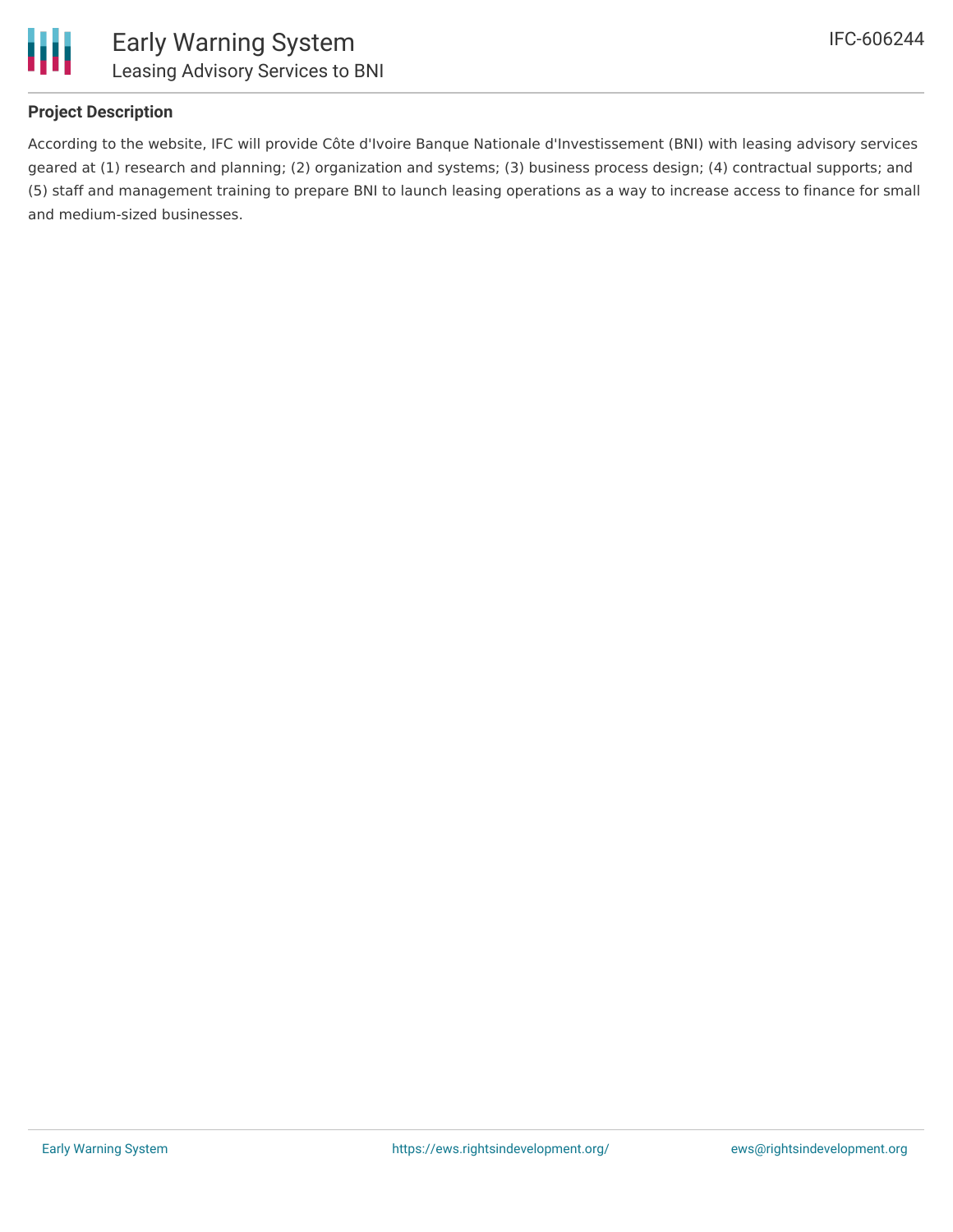

#### **People Affected By This Project**

This is a client sponsor preparation project which aims to prepare Côte d'Ivoire Banque Nationale d'Investissement (BNI) to launch leasing operations as a way to increase access to finance for small and medium-sized businesses. This project will prepare BNI to acquire the necessary knowledge in the area of leasing to be ready to start their leasing activities.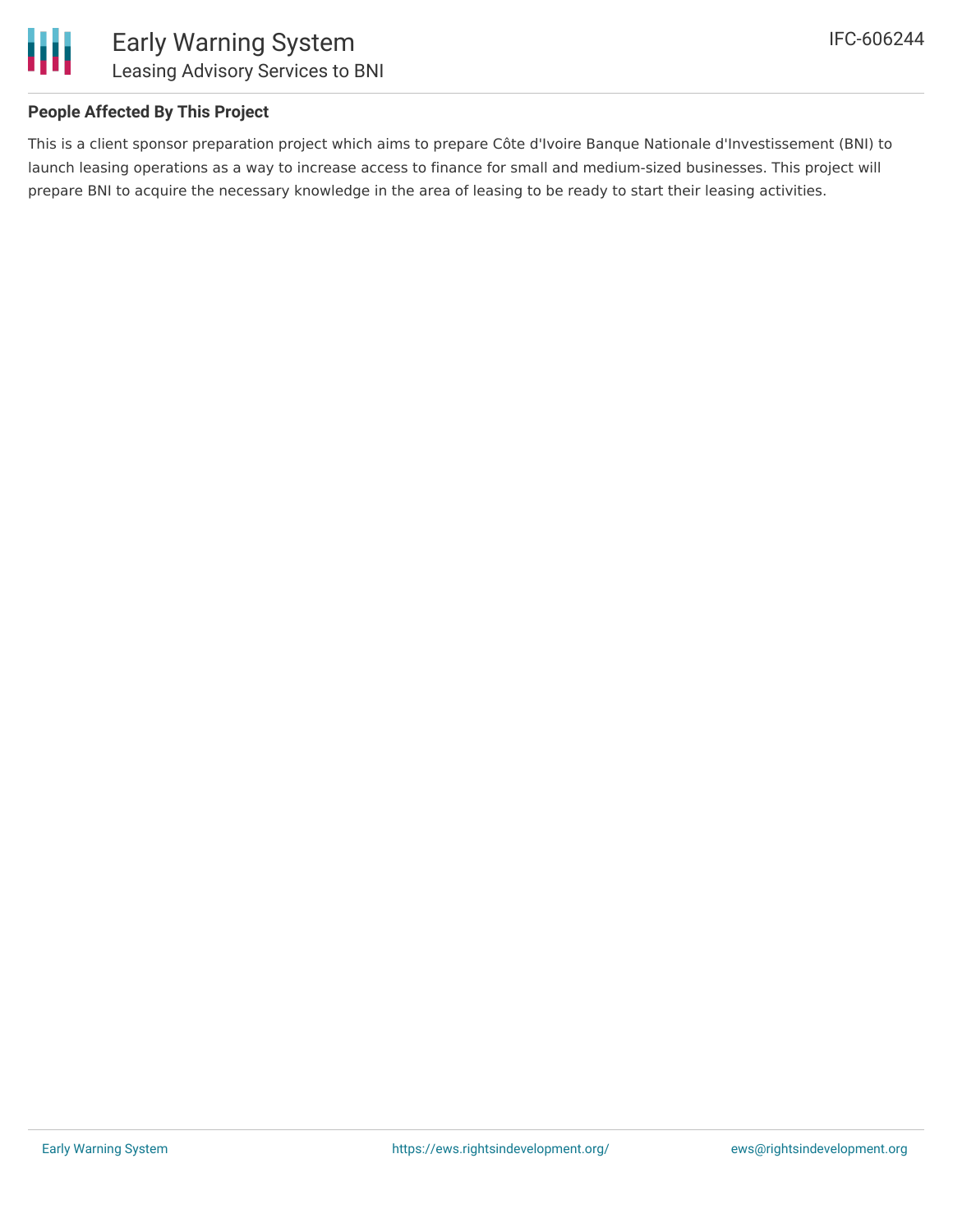

#### **Investment Description**

• International Finance Corporation (IFC)